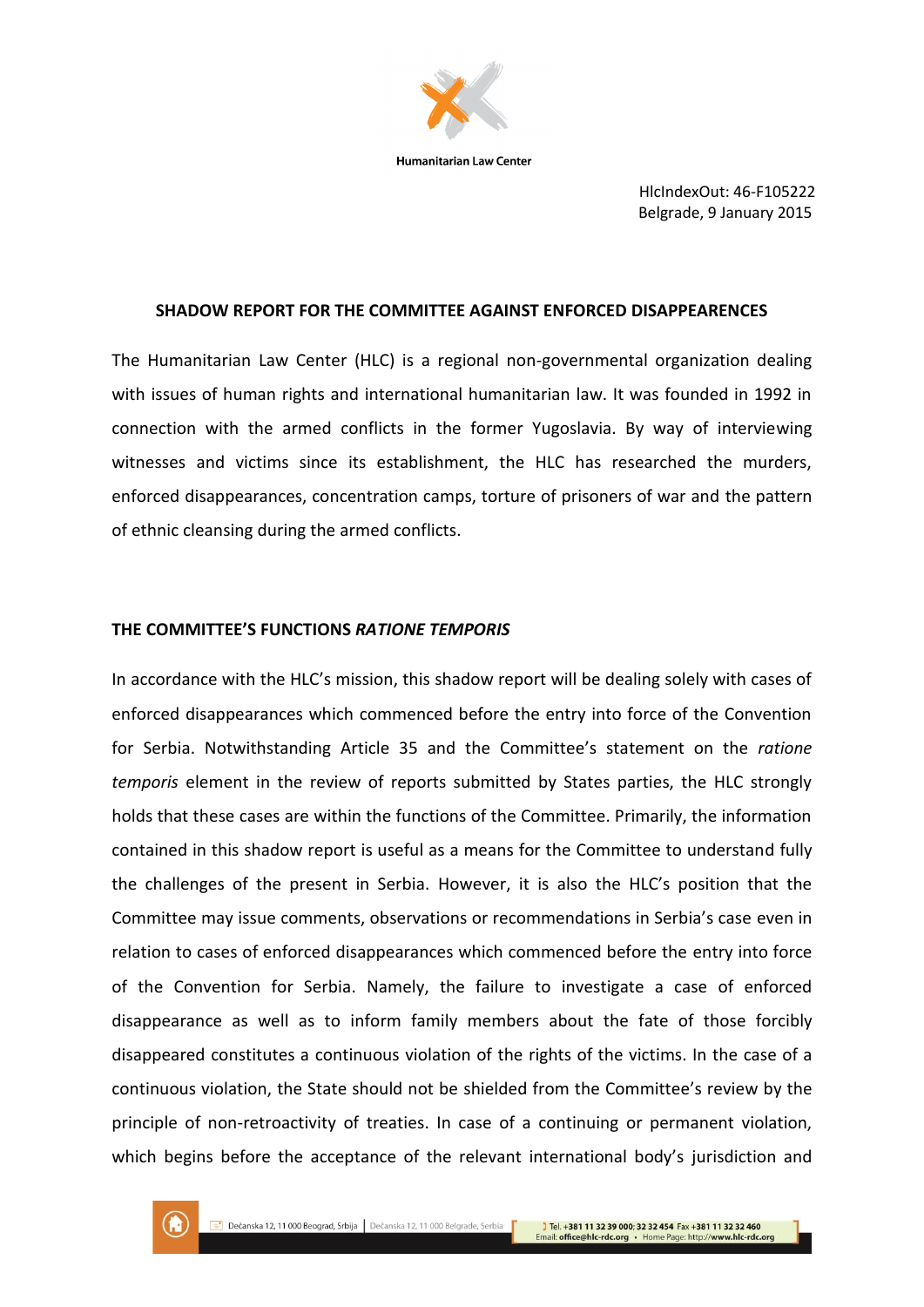

persists after that acceptance, the international body is competent to examine the actions and omissions occurring subsequent to the recognition of jurisdiction, as well as their respective effects. This rule has been adopted in the jurisprudence of the European Court of Human Rights (ECtHR), the Inter-American Court for Human Rights, $<sup>1</sup>$  and the UN Human</sup> Rights Committee (UNHRC). $^2$  The temporal jurisdiction of the ECtHR has especially been stressed in cases of enforced disappearances. $3$  Finally, it would be a paradox for both relevant bodies for Serbia - the ECtHR and the UNHRC to have a completely different position from the Committee over the same issue. Also, this situation would be contrary to the goals of these human rights mechanisms as it would preclude the effective protection of victims of enforced disappearances. Namely, the Committee is in a far better position to ameliorate the sufferings of victims of enforced disappearances in Serbia than the ECtHR. The ECtHR is a court, hence, it is reactive and intervenes too late – when a violation already occurred. On the other hand, with its periodic reviews, comments, recommendations, the Committee is in a unique position to anticipate problems and to prevent violations from taking place.

The HLC thus expects that the Committee will take into full consideration that problems emphasized in this shadow report.

### **BACKGROUND**

During the armed conflict in the former Yugoslavia, between 35,000 and 40,000 people disappeared. The search for missing persons began immediately after the conflict in Croatia and Bosnia in 1995 and 1996. According to the International Committee of the Red Cross (ICRC), during the wars in the former Yugoslavia, 34,883 people disappeared. Nearly 12,000 people are still missing.

 $3$  See e.g. Varnava and other v Turkey, Grand Chamber Judgment of 18 September 2009, paras. 148/149; Palic v Bosnia and Herzegovina, Judgment of 15 February 2011, para. 46).



 $<sup>1</sup>$  See e.g. IACHR case of the Moiwana Community v. Suriname. Preliminary Objections, Merits, Reparations and</sup> Costs. Judgment of June 15, 2005. Series C No. 124.

 $^{2}$  See e.g. HRC's Final decision on Communication No. 310/1988 of 11 April 1991 (forty-first session).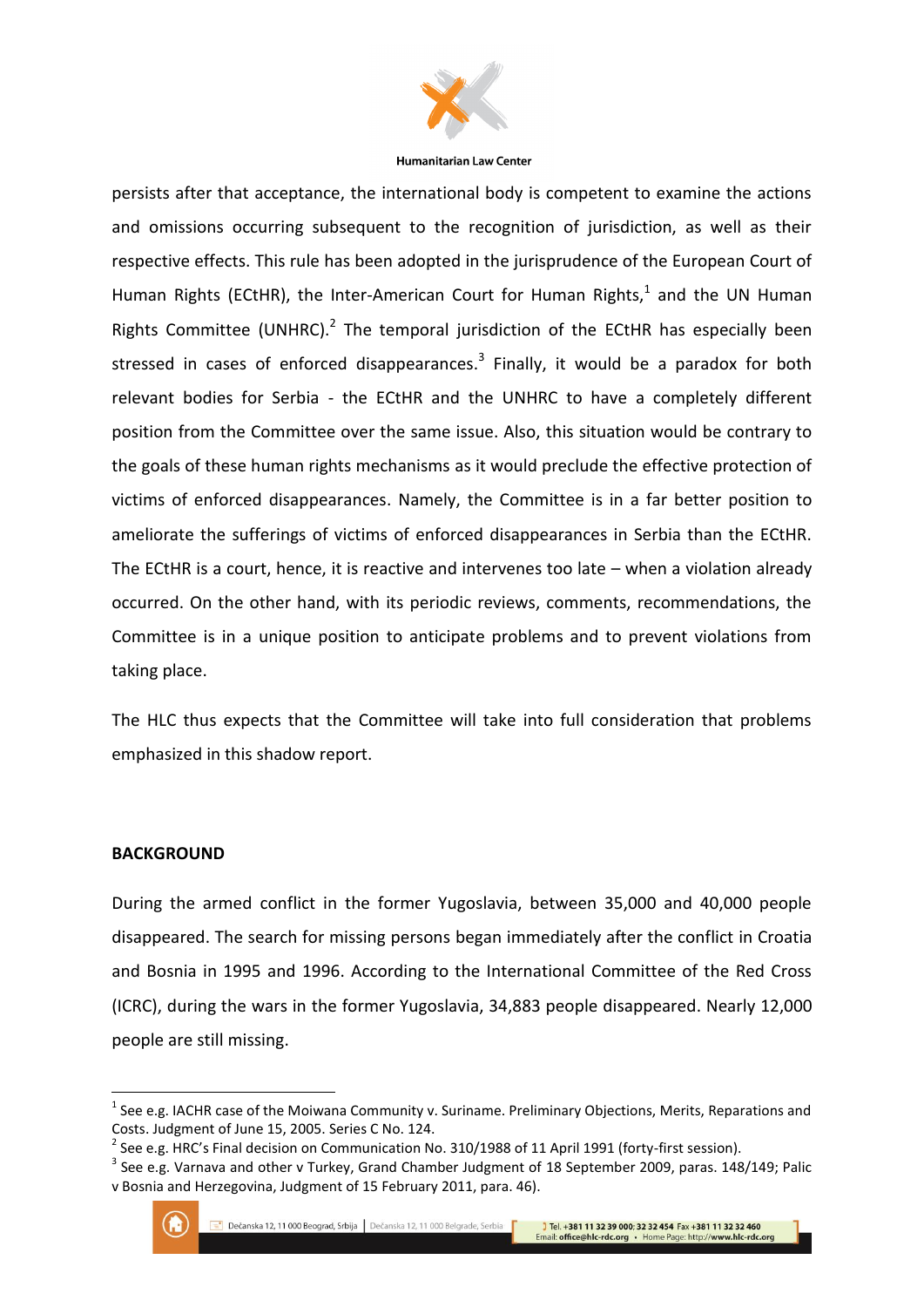

According to the ICRC, nearly 8,000 people are missing in Bosnia and Herzegovina<sup>4</sup> and around 2,000 are still missing from the armed conflict in the Republic of Croatia.<sup>5</sup> The total number of missing persons from the conflict in Kosovo is 1,770, according to the ICRC.<sup>6</sup>

# **SERBIA'S DENIAL OF THE RIGHT TO KNOW THE TRUTH AND OMISSION OF THE DUTY TO INVESTIGATE (Art. 24 of the CED)**

**Summary:** *Not only did Serbia not fulfill the victims' right to know the truth regarding the circumstances of the enforced disappearances, but it proactively concealed evidence regarding these crimes. Nearly the entire Serbian political leadership has been convicted by the ICTY for the concealment of the bodies of Kosovo Albanian civilians in secret mass graves. The current government has not detached itself from the wrongdoings of the Milosevic regime, hence, it has done nothing or very little to uncover these massive operations conducted on the state level and to find the remains of those still missing.*

In Serbia, since the conflict began in 1991 until today over 1,300 bodies have been found, over 900 of which originate from the conflict in Kosovo and around 400 bodies from other conflicts. Of the total number, nearly 400 bodies had come via rivers in the period 1991- 1995, while the rest were exhumed. Most of the missing persons exhumed from mass graves in the territory of the Republic of Serbia are Kosovo Albanians, who were killed during the armed conflict in Kosovo, and whose bodies were transferred and buried in secret locations in Serbia, in order to conceal evidence of crimes. The existence of secret mass graves in Serbia created right before and during the NATO bombing of FR Yugoslavia, was revealed by the first transitional government of the Republic of Serbia after the arrest of Yugoslav President Slobodan Milosevic and before his transfer to the ICTY detention unit

<sup>6</sup> ICRC, "For persons unaccounted for in connection with the crisis in Kosovo", available at <http://familylinks.icrc.org/kosovo/en/Pages/background-information.aspx>



 $\overline{\phantom{a}}$ 

<sup>4</sup> ICRC, "Bosnia and Herzegovina: Families of missing persons pursue their quest", 28/08/2013, available at [https://www.icrc.org/eng/resources/documents/feature/2013/09-28-bosnia-herzegovina-disappeared](https://www.icrc.org/eng/resources/documents/feature/2013/09-28-bosnia-herzegovina-disappeared-missing.htm)[missing.htm](https://www.icrc.org/eng/resources/documents/feature/2013/09-28-bosnia-herzegovina-disappeared-missing.htm)

<sup>5</sup> ICRC, "Croatia: seventeen years on, missing persons list still contains more than 2000 names", 18/07/2012, available at [https://www.icrc.org/eng/resources/documents/news-release/2012/croatia-news-2012-07-](https://www.icrc.org/eng/resources/documents/news-release/2012/croatia-news-2012-07-18.htm) [18.htm](https://www.icrc.org/eng/resources/documents/news-release/2012/croatia-news-2012-07-18.htm)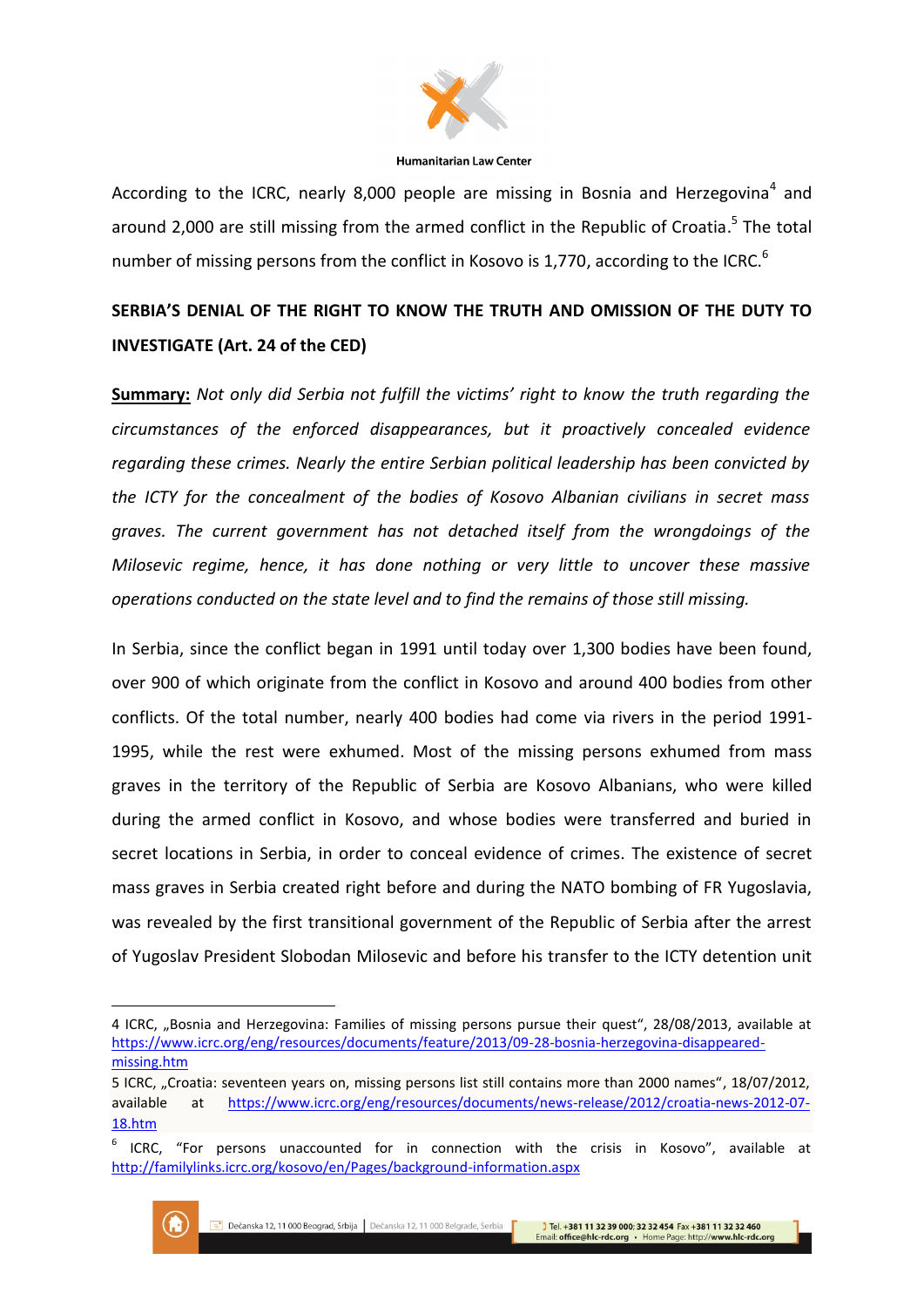

on 28 June 2001. According to the data of that government, Serbian forces transferred about 1,000 bodies of Kosovo Albanians from Kosovo who were previously buried, also in secret graves in Kosovo. The then Prime Minister Zoran Djindjic revealed the existence of mass graves in the training facility of the Special Antiterrorist Unit (SAJ) of the Serbian Interior Ministry (MUP) in **Batajnica** (on the outskirts of Belgrade); the training ground of the Special Operations Unit (JSO) in **Petrovo Selo**, near Kladovo; and near Lake **Perucac** at Bajina Basta. The exhumation and autopsies were carried out efficiently and in a short time. However, for unknown reasons, experts of the Institute of Forensic Medicine in Belgrade did not deal with determining the cause of death of the victims whose remains were found in mass graves in Batajnica, while the medical team of the Military Academy [VMA] that performed the autopsy on victims at the Perucac location, in some cases determined that the death was caused by missiles fired at the back of the head.

There are serious indications that war crimes were concealed in Serbia, under Slobodan Milosevic, through the burning of the remains of Kosovo Albanian victims in some factories that use furnaces with high temperatures. In December 2004, a group of NGOs addressed the Serbian Parliament with a request to form a commission to determine the facts relating to the allegations of the HLC that several dozen bodies of Kosovo Albanian victims transferred from Kosovo were burned during NATO bombing in the Mačkatica factory. This request was never answered.

For the concealment of bodies, the International Criminal Tribunal for the former Yugoslavia (ICTY) convicted nearly the entire political, military and police leadership of the Republic of Serbia from 1999 - Nikola Sainovic, Dragoljub Ojdanic, Nebojsa Pavkovic, Vladimir Lazarevic and Sreten Lukic. Vlastimir Djordjevic, the former chief of the Public Security Department (RJB) at the MUP addressed the Appeals Chamber of the ICTY in 2012 with a submission of comments relating to the first instance judgment by which he was sentenced to 27 years in prison for crimes against Kosovo Albanian civilians in Kosovo in 1999 and the concealment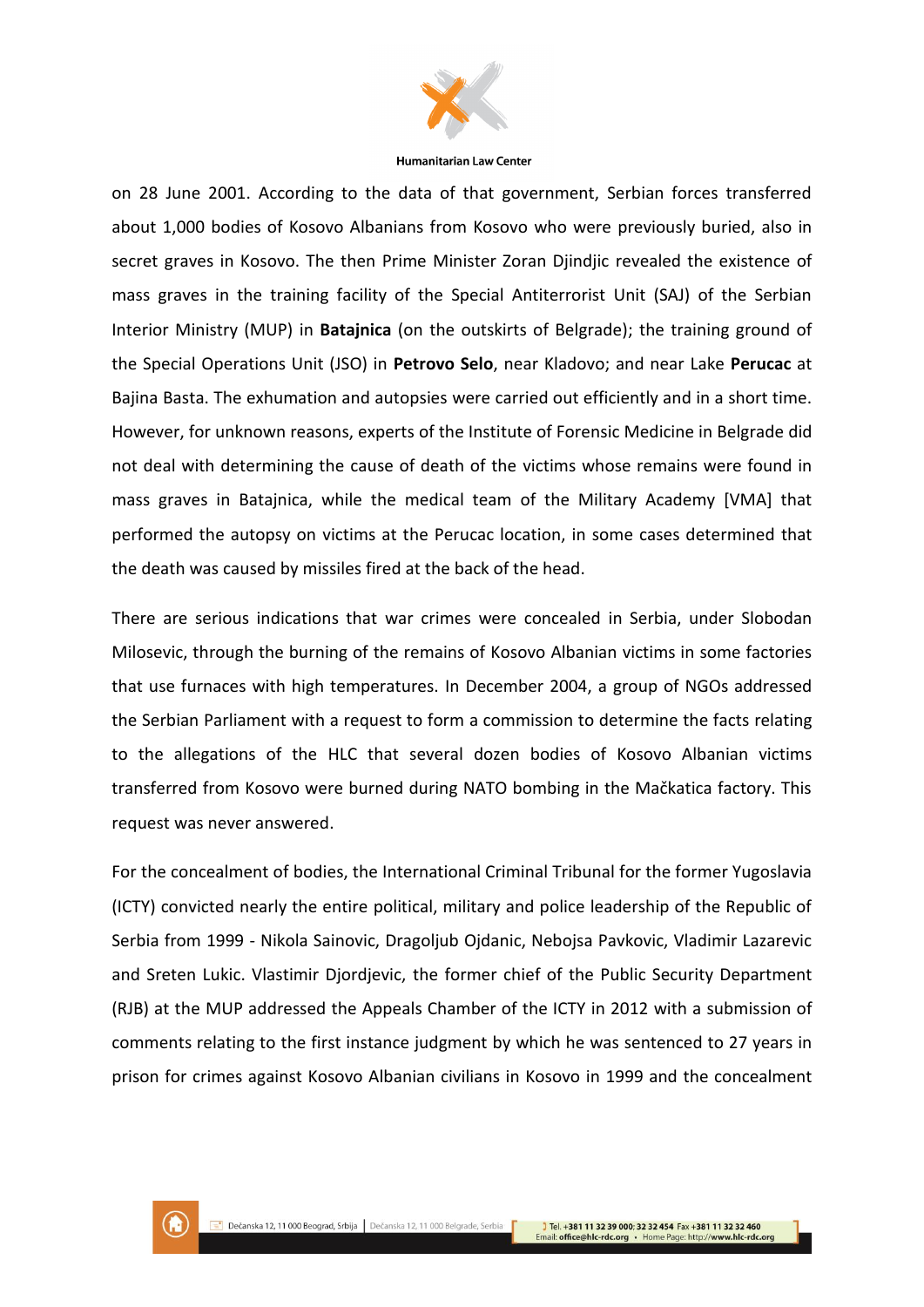

of their bodies. In his submission, Djordjevic admitted to his involvement in the burial of corpses in Batajnica and knowledge of the concealment of bodies in lake Perucac.<sup>7</sup>

Furthermore, the ICTY has determined that the Serbian army and police were responsible for the collection of bodies in Kosovo and the police for their concealment.<sup>8</sup> Also, the laws on the military and military courts (in force during the 90's), as well as official military orders required for all cases of crimes, discovery of bodies and their treatment to be documented by special organs within the military. Irrefutable evidence exists that these cases were indeed documented. $9$  However, the State has thus far been unwilling to open its archives in order to locate the remains of those persons still missing. Moreover, the State has been concealing these documents, not only from the public, but even from the Office of the War Crimes Prosecutor.<sup>10</sup>

In 2013 a new mass grave was found in Serbia (in **Rudnica**, Raska) containing 52 bodies of Kosovo Albanian civilians. Excavations of this site ended in August 2014. This is the first mass grave discovered in Serbia that will not be taken up by the ICTY due to the completion of its mandate. Therefore, the investigation of this mass grave falls within the exclusive jurisdiction of Serbian authorities, which they must commence in compliance with Art. 24 of the CED.

So far no one in Serbia has been charged for the concealment of bodies of Kosovo Albanians in the period 1999-2002.

# **SERBIA'S DENIAL OF THE RIGHT TO REPARATION (Art. 24 of the CED)**

<sup>10</sup> Omer Karabeg, "Are Dikovic and Guri intouchable", 14 September 2014, available in Serbian at <http://www.slobodnaevropa.org/content/da-li-su-dikovic-i-guri-nedodirljiviji/26581902.html>



 $\overline{\phantom{a}}$ 

<sup>&</sup>lt;sup>7</sup> The Prosecutor v.Vlastimir Đorđević, Case No: IT-05-87/1-A, Vlastimir Đorđević submission following translation of the Trial Judgment.

<sup>8</sup> See ICTY Trial Chamber Judgment in the case of *Vlastimir Djordjevic* (23 February 2011), paras. . 553, 985, 988, 2118, 2119 and 2121; ICTY Trial Chamber Judgment in the case of *Sainovic et al* (13 September 2010) paras. 1356 and 1357.

<sup>9</sup> See ICTY Exhibit No. P1011, Report of the Commission for the collection of materials on the battlefield sanitization performed on the territory of Kosovo and Metohija 1998-1999, *Sainovic et al case.*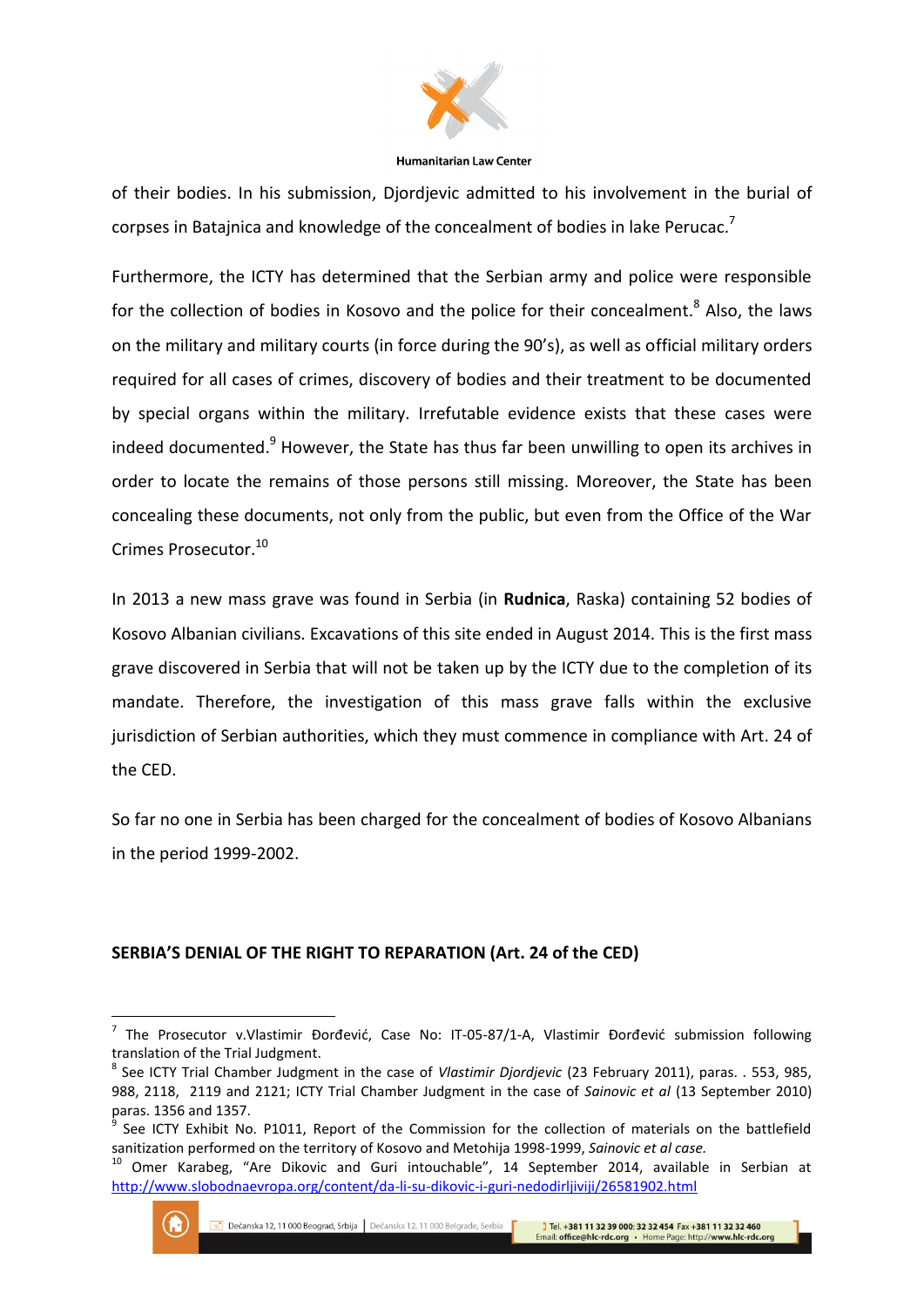

**Summary:** *Serbia has not adopted a special law or a special legal procedure that would enable the victims of enforced disappearances to obtain reparation. Under the current legal framework, victims of enforced disappearance are not considered to be civilian victims of war, thus them and their families cannot obtain any type of state support. In order to obtain any kind of state support, these families are required to declare their missing family member as deceased, which is insensitive and exposes the victims to re-traumatization.*

Specific procedures for compensation and reparations for victims within the meaning of Article 24 of the Convention have not been established. The only available procedures are civil lawsuits for damages which are governed by the general rules of civil procedure, in which the victim is in the position of a prosecutor who entirely bears the burden of proof. According to the latest changes in the Code of Civil Procedure, whenever the State is the defendant in these proceedings, mediation is compulsory. Before starting the proceedings, the victim or their family members are required to apply to the Ministry of Justice with a request for resolution of the dispute, while the Ministry has a 60-day deadline to respond to this request. Silence of the Ministry is taken as a negative response. According to the latest European Commission's 2014 Progress Report for Serbia, "the system of awarding compensation to victims of crime through criminal or civil proceedings is not functional."<sup>11</sup>

Serbia has not adopted a special rehabilitation program for families of victims of enforced disappearance either, nor is there an indication of steps planned in this direction.

One of the problems with which the families of missing persons in Serbia are facing is the lack of a law on missing persons, which would regulate the special status of these individuals and define the rights and benefits of the families of missing persons, in accordance with the severity and longevity of the crime of enforced disappearance. Serbia has still not adopted such a law despite constant demands of associations of families of the missing and examples from neighboring countries where such a law has been adopted (Bosnia and Herzegovina, Kosovo).

 $11$ <sup>11</sup> European Commission, 2014 Progress Report – Serbia, p. 41, available at [http://www.seio.gov.rs/upload/documents/eu\\_dokumenta/godisnji\\_izvestaji\\_ek\\_o\\_napretku/serbia-progress](http://www.seio.gov.rs/upload/documents/eu_dokumenta/godisnji_izvestaji_ek_o_napretku/serbia-progress-report14.pdf)[report14.pdf](http://www.seio.gov.rs/upload/documents/eu_dokumenta/godisnji_izvestaji_ek_o_napretku/serbia-progress-report14.pdf)

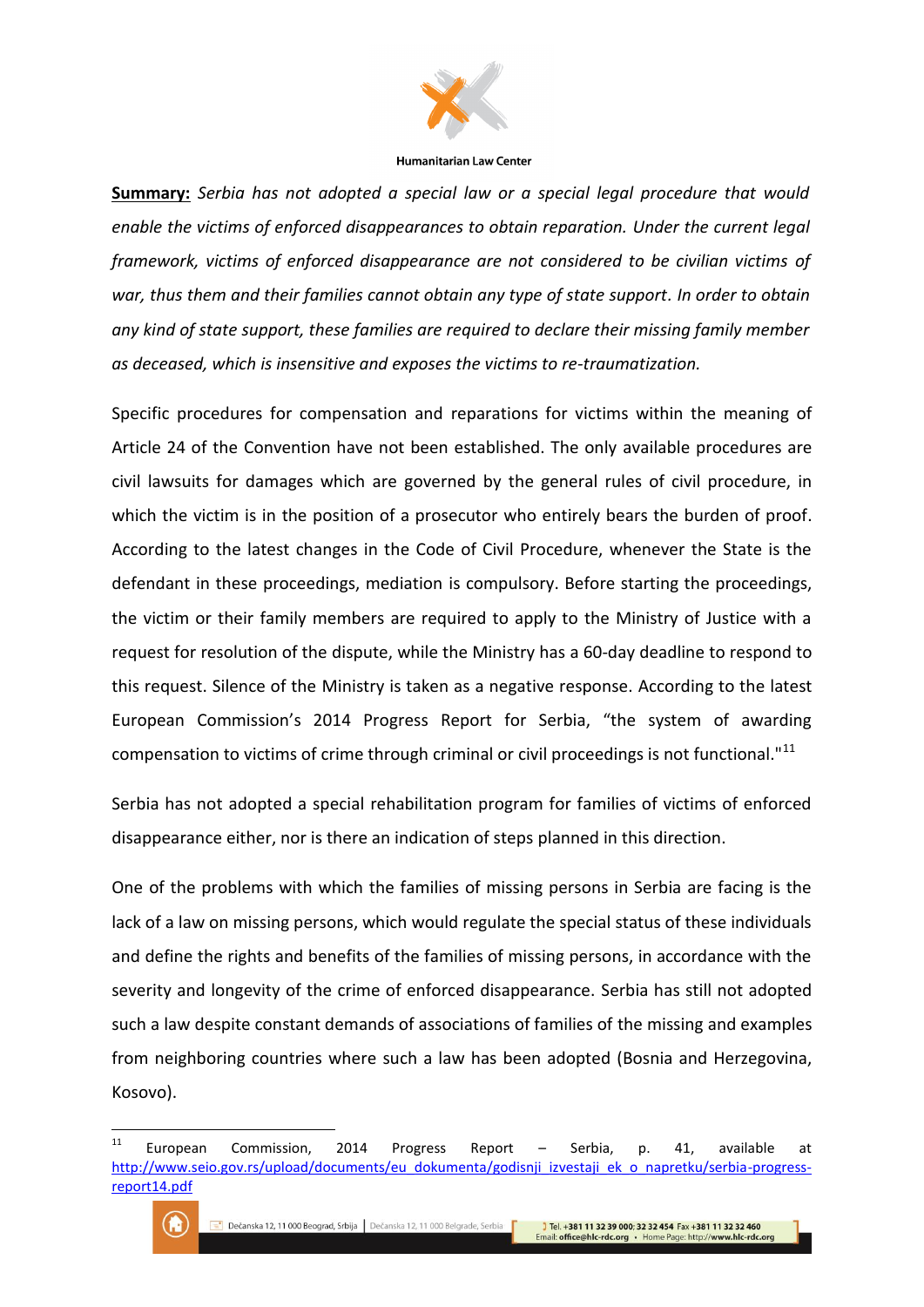

The only available mechanism for state support for victims and families of enforced disappearance is the Law on Civilian Invalids of War. The rights that the Law provides for civilian victims and their families can be divided into three groups: (1) monetary compensation; (2) healthcare and (3) reduced prices of public transport tickets. This Law, however, severely neglects these victims and discriminates against them. According to Article 3 of this Law: "A war victim's family member is considered to be a family member of a person who was *killed or* has *died* […]; if the family member has lived in a common household with the aforementioned person, prior to their death.<sup>"12</sup> Since the definition of a family member does not include family members of missing persons, but only those who have died, the only option available for these families is to declare the missing person deceased. Many families refuse to declare their loved ones dead until their mortal remains are found and before the circumstances of their enforced disappearance are determined. Considering the fact that the families of the missing belong to one of the most vulnerable categories of victims, and that they live in a state of continuous trauma, their decision not to declare their loved ones deceased should not affect their right to receive help and support from the state.

Furthermore, the Law specifies which members of the family are entitled to administrative reparations, and it prescribes an additional condition, that they "lived in a common household" before the victim's death. The recognized family members are: spouse, children (born in or out of wedlock, adopted or stepchildren) and parents. The Law excludes siblings of victims, but also children and parents in cases where they did not live in the same household. In this way, the connection between close relatives is reduced to a mere economic community in one household, and completely ignores the emotional dimension of family relationships.

An additional discriminatory measure contained in this Law, applicable in the cases of families of missing persons, is the condition relating to the identity of the perpetrator. According to Article 2: "A civilian invalid of war is a person who has suffered [..] injury […]

<sup>&</sup>lt;sup>12</sup> Law on Civilian Invalids of War, Art. 3 ("Official Gazette of RS", No. 52/96). Available in English at http://www.hlc-rdc.org/wp-content/uploads/2014/03/The Law on Civilian Invalids of War.pdf



1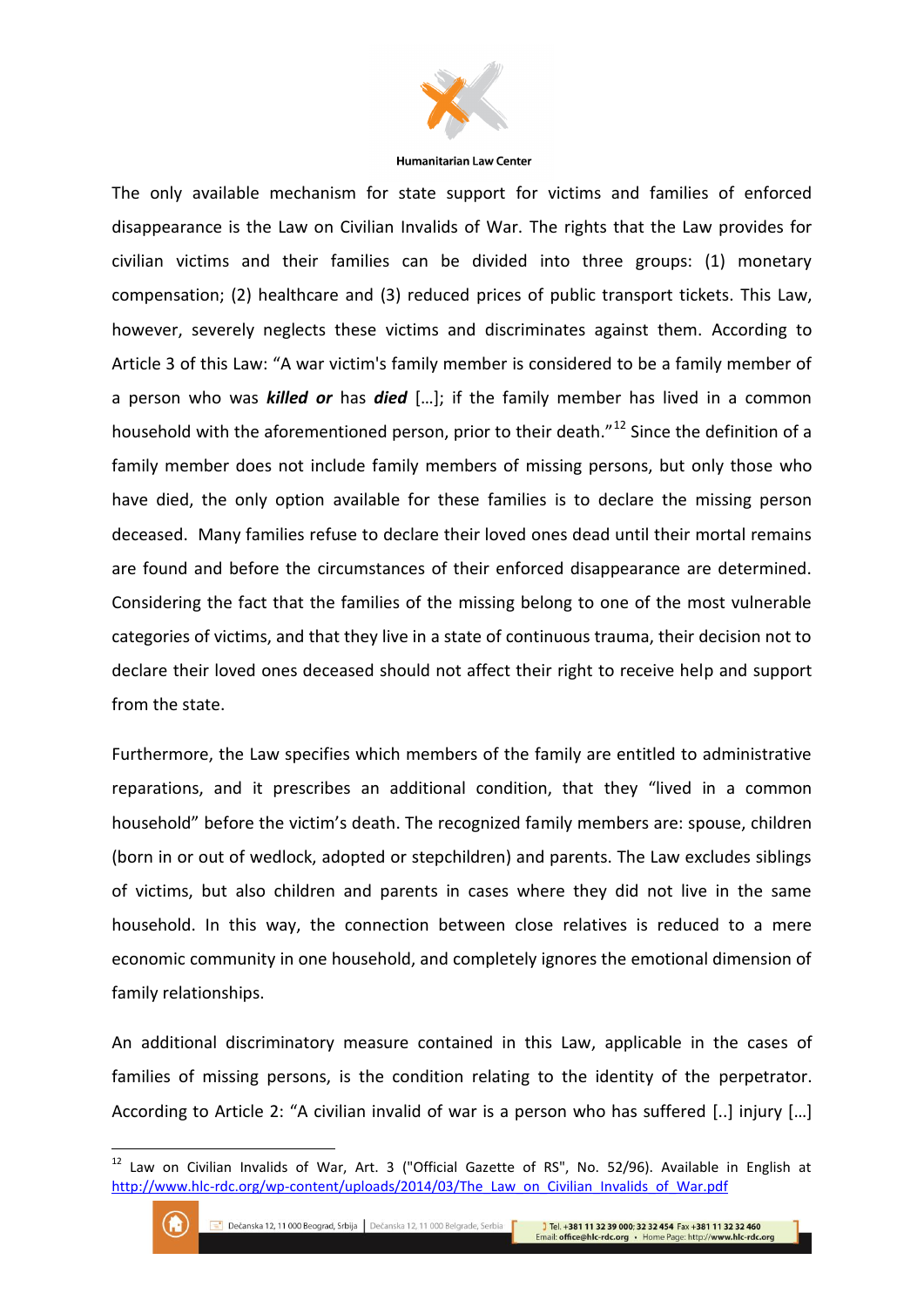

caused by […] *the enemy*." The Law thus explicitly excludes from the circle of potential beneficiaries all victims who suffered violence or were injured by formations that the Republic of Serbia does not consider as an enemy, such as the Yugoslav National Army (JNA), the Yugoslav Army (VJ), the Ministry of the Interior (MUP) or the Republic of Srpska Army (VRS) and their subordinate formations. And in this discriminatory manner is exactly how administrative organs in charge of implementing this Law apply it.<sup>13</sup>

The legal framework for victims' right to compensation, as well as the Law on Civilian Invalids of War been criticized by the UN Human Rights Committee, $14$  the Committee for the Prevention of Torture<sup>15</sup> and the Commissioner for Human Rights of the Council of Europe.<sup>16</sup> Furthermore, the inconsistence with the EU *acquis* in this area has been pointed out also by the European Commission in its 2014 Progress Report on Serbia. The report states that "only few victims of war crime have access to effective compensation under the current legal framework", and that "assistance to victims has not improved."<sup>17</sup>

In December 2014, the Ministry of Labour, Employment, Veteran and Social Policy prepared a Bill on the Rights of War Veterans, Disabled War Veterans, Civilian Victims of War and their Family Members. Despite the aforementioned criticism by international human rights bodies, the Bill was prepared without any consultation with victims' associations or other relevant stakeholders. In essence, the Bill improves solely the position of war veterans and

<sup>17</sup> European Commission, 2014 Progress Report – Serbia, p. 42, available at [http://www.seio.gov.rs/upload/documents/eu\\_dokumenta/godisnji\\_izvestaji\\_ek\\_o\\_napretku/serbia-progress](http://www.seio.gov.rs/upload/documents/eu_dokumenta/godisnji_izvestaji_ek_o_napretku/serbia-progress-report14.pdf)[report14.pdf](http://www.seio.gov.rs/upload/documents/eu_dokumenta/godisnji_izvestaji_ek_o_napretku/serbia-progress-report14.pdf)



1

<sup>&</sup>lt;sup>13</sup> The Decision of the Department of Social Services of the Town Administration for original and delegated tasks of Novi Pazar,number: 585-12/13, dated April 26th, 2013; The Decision of the District Department for Healthcare, Social Policy and Demography, number: 129-585-79/2012-02, dated November 29th, 2012 following the appeal against the decision of the Department of General Administration, Social Affairs and Municipal Affairs of the Municipal Administration of Apatin, number: 585-1/2012-IV/03. dated October 4th, 2012.<br> $14$  Report

of the Human Rights Committee A/66/40 (Vol. I), p. 56, available at [http://tbinternet.ohchr.org/\\_layouts/treatybodyexternal/Download.aspx?symbolno=A%2f66%2f40\(VOL.I\)&La](http://tbinternet.ohchr.org/_layouts/treatybodyexternal/Download.aspx?symbolno=A%2f66%2f40(VOL.I)&Lang=en) [ng=en](http://tbinternet.ohchr.org/_layouts/treatybodyexternal/Download.aspx?symbolno=A%2f66%2f40(VOL.I)&Lang=en)

 $\frac{15}{15}$  Committee against torture, Consideration of reports submitted by State parties (CAT/C/SRB/CO/1), Fortyfirst session, pp. 7-8, available at <http://www.mfa.gov.rs/en/images/stories/human%20rights/CAT%20Srbija%20zakljucci.pdf>

<sup>&</sup>lt;sup>16</sup> Report by Thomas Hammarberg, Commissioner for Human Rights of the Council of Europe, following his visit to Serbia on 12-15 June 2011 (CommDH(2011)29), paras. 25/27, available at <https://wcd.coe.int/ViewDoc.jsp?id=1834869>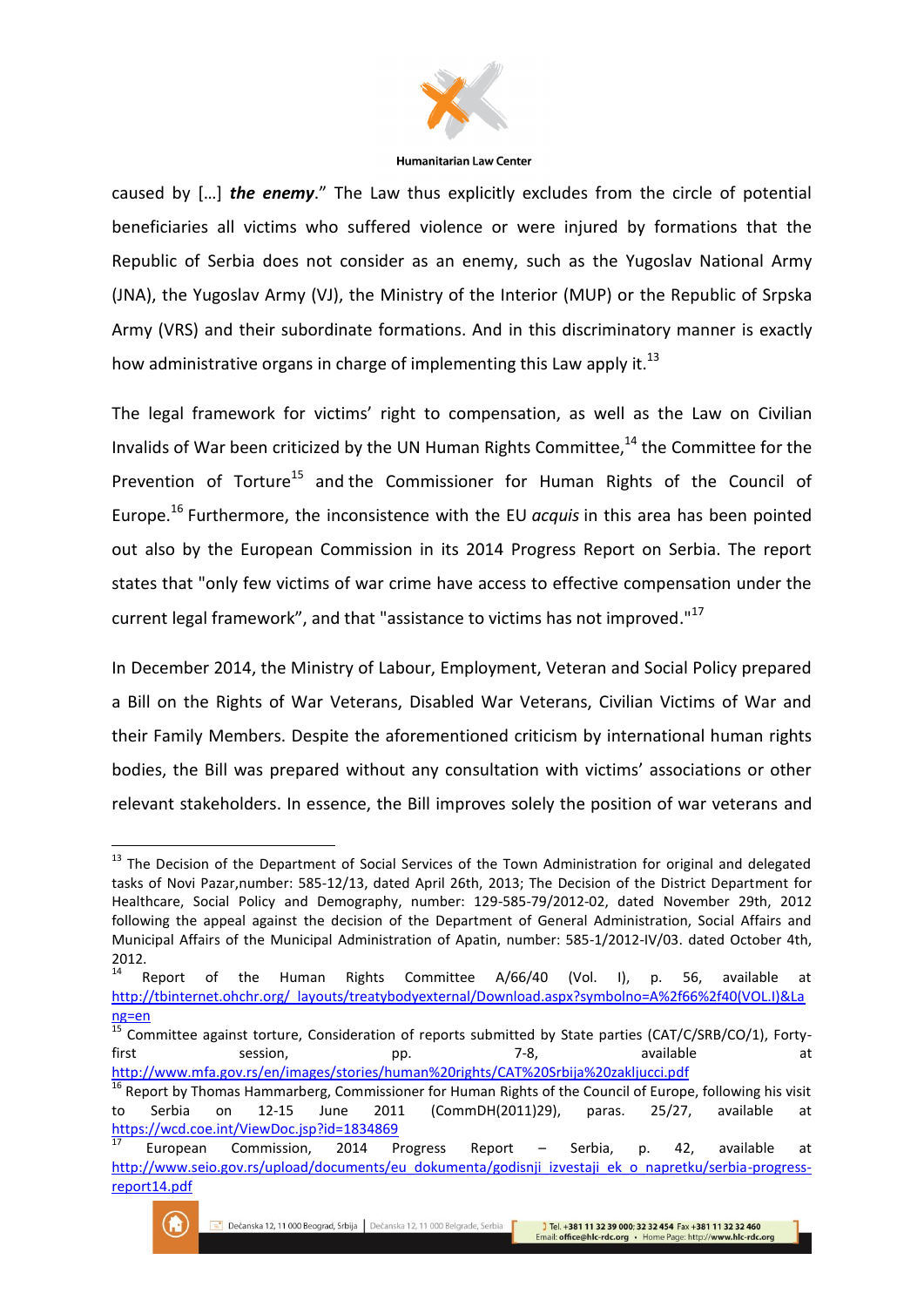

just takes over the existing discriminatory legal framework relating to civilian victims of war.<sup>18</sup>

# **THE CASE OF THE MISSING BROTHERS CATOVIC**

**Summary:** *Brothers Ramahudin and Sabahudin Catovic from Sjeverin (municipality of Priboj, Serbia) were forcibly disappeared on October 21 and 22, 1992, respectively. Twenty two years since their forced disappearance, the Republic of Serbia has yet to establish all of the circumstances of their disappearance. It is yet to punish those responsible for the crime, fulfill the family's right to know the truth regarding the circumstances of the enforced disappearances, to conduct an effective investigation into the enforced disappearances and to prosecute those responsible for enforced disappearances.*

# **Facts of the case**

### **Introduction**

Sanjak is an underdeveloped region in southwest Serbia, bordering Bosnia and Herzegovina (B&H). Most of its population is Muslim minority. At the beginning of the armed conflict on the territory of B&H in 1992, the already hard life in this area was further complicated by the arrival of the Yugoslav Army (VJ), particularly in the period between 1992 and mid - 1993. This is when the local Muslim population was being mistreated, their homes searched, property stolen and the Muslim population massively arrested for police interrogation on suspicion of hiding weapons.<sup>19</sup> One of the most serious crimes in Sandzak was the abductions of Bosniaks from the village of Sjeverin.

# **Ramahudin's disappearance**

On the morning of October 22, 1992, Ramahudin (1968) took a regular bus from Sjeverin to go to work in Priboj. At a place where the road to Priboj passes through the territory of

<sup>19</sup> The Humanitarian Law Center, *Under Spotlight – Violation of Human Rights in the former Yugoslavia, 1991- 1995* (Belgrade, 1996), p. 117-126; The University of Tuzla and the Research and Documentation Center of Sarajevo, *Mazowiecki Reports, 1992-1995*, p. 81. (partitally available at: [http://daccess-dds](http://daccess-dds-ny.un.org/doc/UNDOC/GEN/G93/856/23/PDF/G9385623.pdf?OpenElement)[ny.un.org/doc/UNDOC/GEN/G93/856/23/PDF/G9385623.pdf?OpenElement\)](http://daccess-dds-ny.un.org/doc/UNDOC/GEN/G93/856/23/PDF/G9385623.pdf?OpenElement).



<sup>&</sup>lt;sup>18</sup> See HLC's Press Release: "Bill on Rights of Civilian Victims of War should be Withdrawn", 26 December 2014, available a[t http://www.hlc-rdc.org/?p=27883&lang=de](http://www.hlc-rdc.org/?p=27883&lang=de)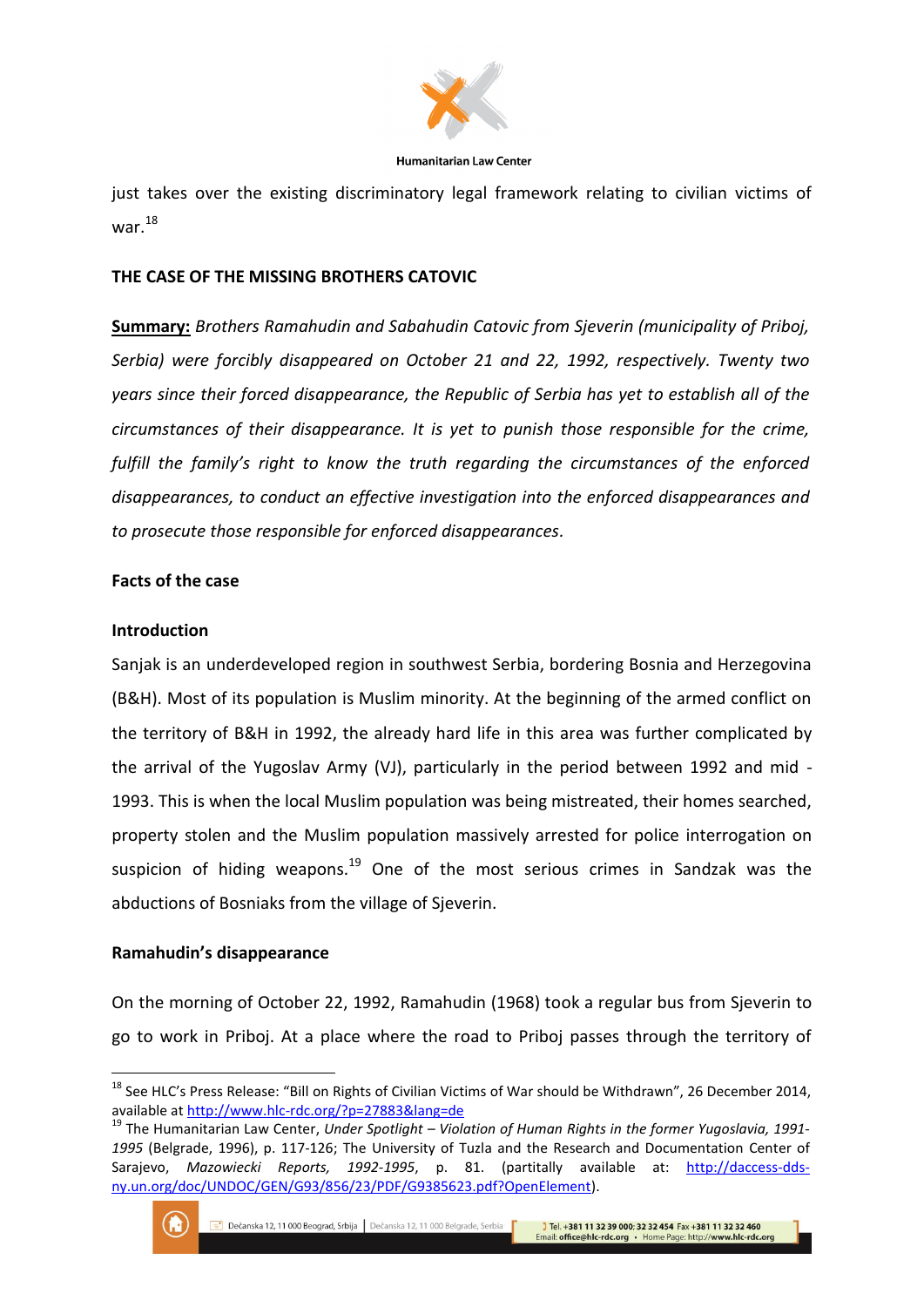

B&H, in the village Mioce, the bus was stopped by members of the "Avengers," a group belonging to the Visegrad Brigade of the Republika Srpska Army (VRS). All passengers were ID'ed. Passengers with Muslim names, including Ramahudin, were ordered to step out of the bus. They were then boarded onto a truck and taken to Visegrad (in B&H). In the motel "Vilina vlas" they were brutally abused both physically and mentally, following which they were taken to the bank of the Drina river, where they were all shot dead.

Ramahudin and all the victims of kidnapping are still registered as missing – all except Medredin Hodzic, whose body was found in lake Perucac in 2011. Ramahudin Catovic was added to the list of the missing persons by the ICRC, as "BAZ-108830-01."

# **Sabahudin's disappearance**

The night before, on October 21, 1992, Ramahudin's younger brother Sabahudin was kidnapped in front of his home in Sjeverin. His parents, Ramiz and Safija, heard from some locals that unknown persons stopped Sabahudin on the road in front of the house and forcibly pushed him into a car. His fate has remained unknown. The disappearance of Sabahudin Catovic is registered with the ICRC under "BAZ-108830-02."

# **1. Determining the responsibility for the forcibly missing Catovic brothers**

For the kidnapping and murder of Ramahudin Catovic, in July 2005 the District Court in Belgrade sentenced Milan Lukic and Oliver Krsmanovic (both *in absentia*) to 20 years in prison, and Dragutin Dragicevic and Diordie Sevic to 15 years in prison.<sup>20</sup> Serbia's Supreme Court upheld the decision on May 18, 2006. $^{21}$  At the beginning of August 2005 Lukic was arrested in Argentina and extradited to The Hague where he was sentenced to life imprisonment in 2009 for the crimes committed in Visegrad. Krsmanovic was arrested in May 2011 in the Visegrad area. The proceedings against him are underway before the War Crimes Chamber of the Court of B&H for the war crimes committed in Visegrad.

<sup>&</sup>lt;sup>21</sup> Supreme Court decision Kz.I - 1807/05 of April 13, 2006.



1

 $20$  The judgment of the District Court K.No. 1419 / 04.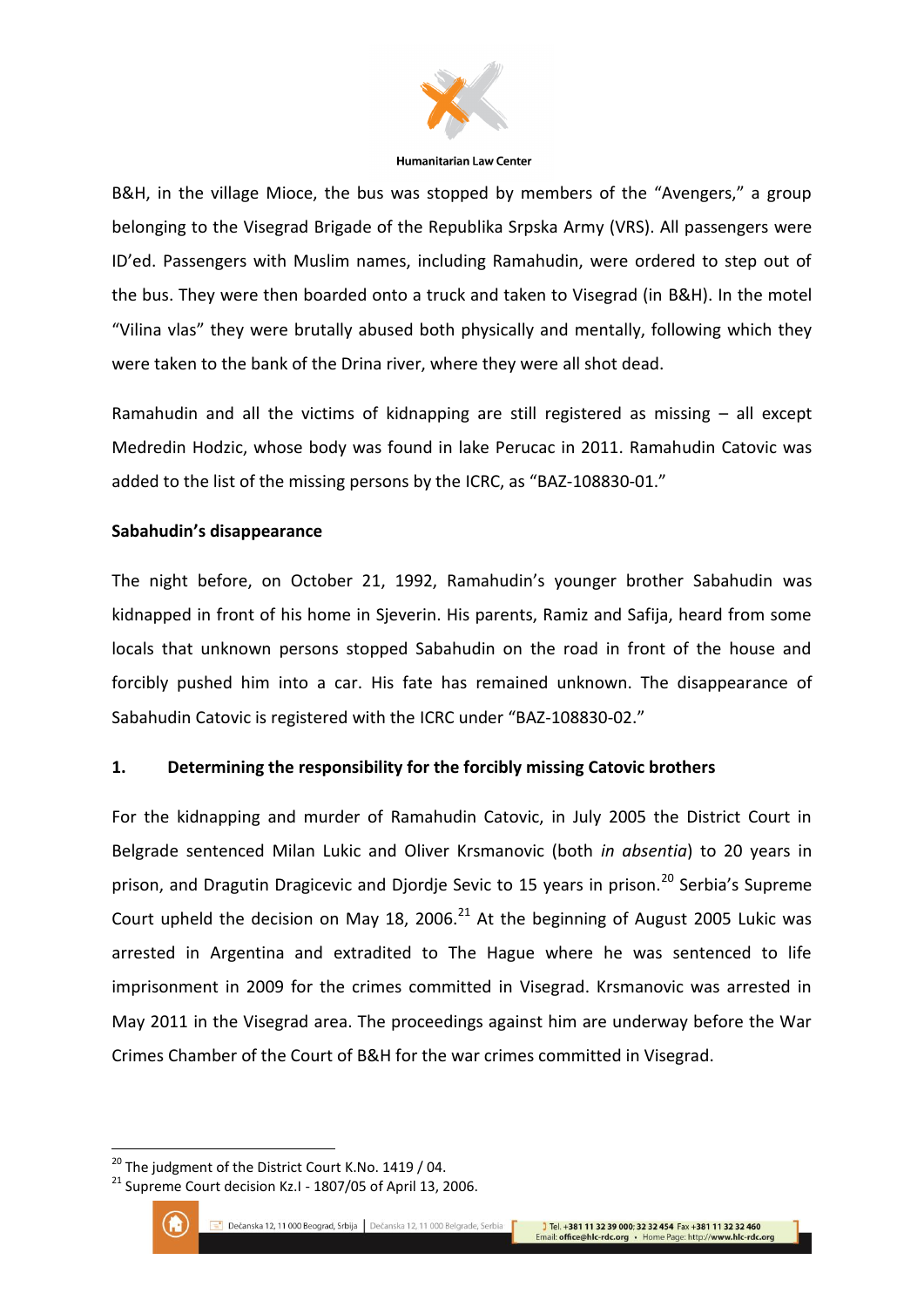

In the proceedings against those responsible for the kidnapping of the 16 travelers before the District Court in Belgrade, the prosecutor charged the indictees, among other counts, with kidnapping Sabahudin Catovic.<sup>22</sup> However, after the Serbian Supreme Court quashed the first instance verdict, the prosecutor removed the kidnapping of Sabahudin Catovic from the indictment, and the re-trial before the court of first instance was completed while the circumstances of the disappearance of Sabahudin Catovic had not been clarified.

Through the Law on Access to Public Information, the HLC requested from the Ministry of Interior (MUP), the Higher Public Prosecutor's Office in Belgrade, as well as the Office of the War Crimes Prosecutor (TRZ) the information about the trial concerning Sabahudin Catovic's forced disappearance. Replying to the request, the Ministry of the Interior<sup>23</sup> said that no information were available, since the incident occurred on the territory of B&H, which is outside the jurisdiction of the MUP of the Republic of Serbia. The Higher Public Prosecutor's Office in Belgrade responded to HLC's request with a letter in which it claimed not to have conducted separate criminal proceedings concerning Sabahudin Catovic's forced disappearance, of which it only learned from the testimony of his father, Ramiz Catovic in the course of the trial of the "Avengers."<sup>24</sup> In its letter of reply, the TRZ notified the HLC that in relation to Sabahudin Catovic's forced disappearance it was conducting neither the preliminary investigation nor regular investigation.<sup>25</sup>

# **2. The denial of the right to compensation**

In 2007, on behalf of the families of the kidnapped and murdered, HLC instituted proceedings for damages against the Republic of Serbia. The verdict was reached in February 2009, whereby all of the plaintiff claims had been rejected as unfounded. The HLC appealed this decision.

The Court of Appeals in Belgrade took six years since the original complaint to render the final judgment in this case. It did so in October 2013, whereby all plaintiff claims of the

<sup>&</sup>lt;sup>25</sup> Letter TRZ from May 4, 2012.



<sup>&</sup>lt;sup>22</sup> Indictment No: KT-94/02

<sup>23</sup> Letter 03 No : 037-58-2/2012 from June 6, 2012.

<sup>&</sup>lt;sup>24</sup> Letter from May 23, 2012.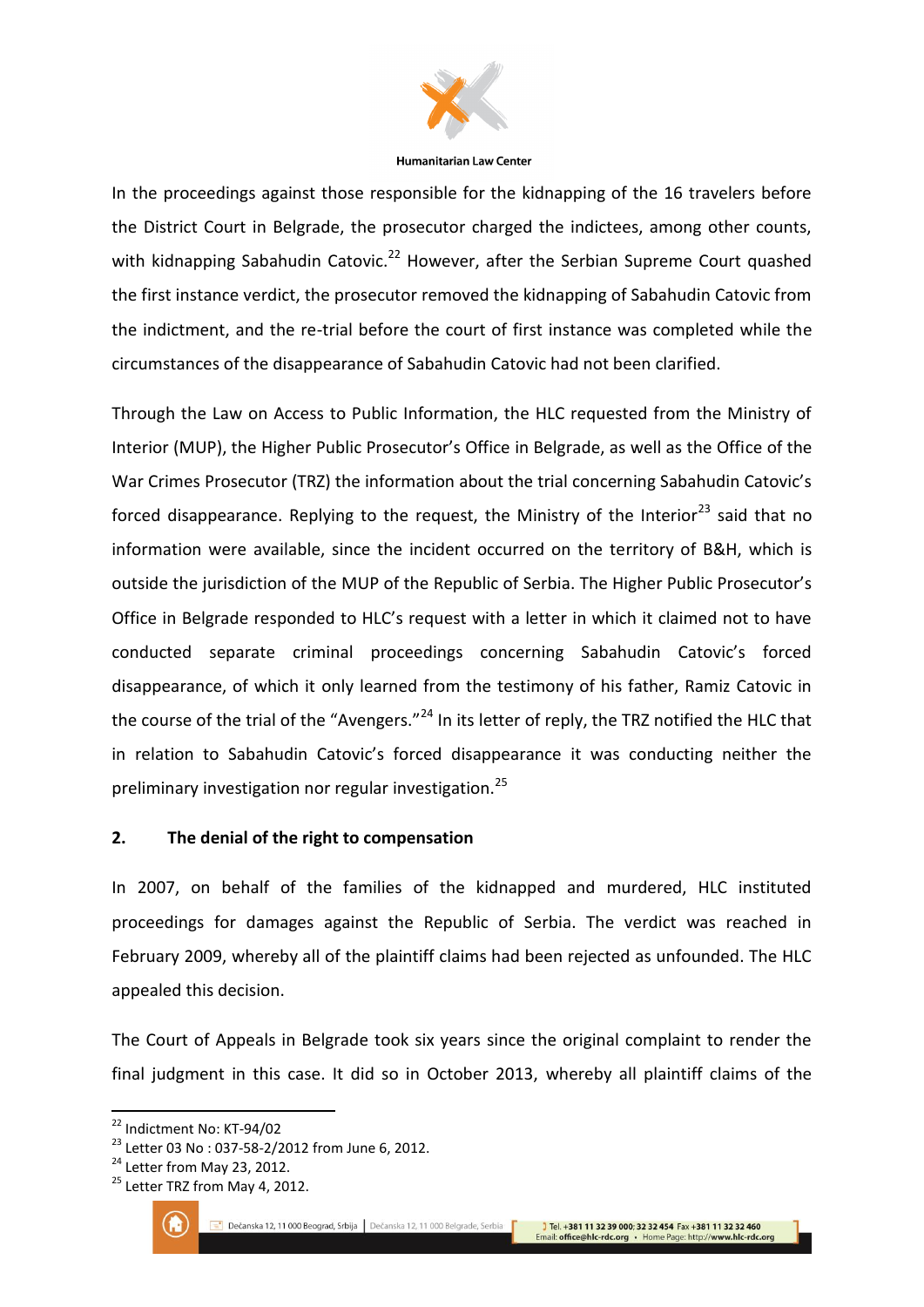

victims were dismissed as unfounded because, as the Court stated in its judgment, the authorities of the Republic of Serbia were not obligated to protect their citizens who crossed over into the territory caught in an armed conflict. Nor were the authorities responsible for terminating the bus route that he crossed into the territory of B&H. During the proceedings before the Court of Appeals, the HLC filed on August 16, 2013 a constitutional complaint with the Constitutional Court of Serbia, for the delay in the proceedings. HLC's claimed the plaintiffs' right to a fair trial (i.e. a trial within a reasonable time) to have been injured. The Constitutional Court decided positively on this appeal in October 2013. It awarded each victims' family the sum of 600 euros in damages.<sup>26</sup>

Against the judgment of the Court of Appeals the HLC filed a constitutional complaint in October 2013, which cited the violation of the right to a fair trial, ban on discrimination, effective legal remedy and the right to rehabilitation and compensation.

# **3. Non-recognition of the status of civilian victims of war**

In September 2012, on behalf of Ramiz Catovic, his wife Safija and their daughters, Ramiza Oparnica and Azra Bihorac, HLC initiated the procedure for the families of victims of war to be given the status of civilian victims of war in accordance with the Law on Civilian Invalids of War.<sup>27</sup> The authorities refused this request.<sup>28</sup>

The decisions indicate that no "enemy forces" were responsible for the kidnapping (which is a requirement of Article 2 of the Law) and that the abduction took place on the territory of another state, which is why the Law on Civilian Invalids of War may not applied in this case. Furthermore, although Sabahudin's family declared him deceased, the Municipal Government considered there to be insufficient evidence that Sabahudin disappeared in the first place, since as stated in the decision "*the parents failed to report him missing to the police.*" Because of such decisions, the HLC initiated an administrative dispute before the Administrative Court of Serbia in December 2013 on behalf of parents, and in January 2014

<sup>&</sup>lt;sup>28</sup> The decision of the municipal administration Priboj 04 Number: 580-5/2012 from October 10, 2012, and 04 Number: 580-6/2012 from October 10, 2012.



<sup>&</sup>lt;sup>26</sup> The decision of the Constitutional Court of Serbia, Už-6652/2013 from October 15, 2013.

<sup>&</sup>lt;sup>27</sup> Official Gazette of RS, No. 52/96.